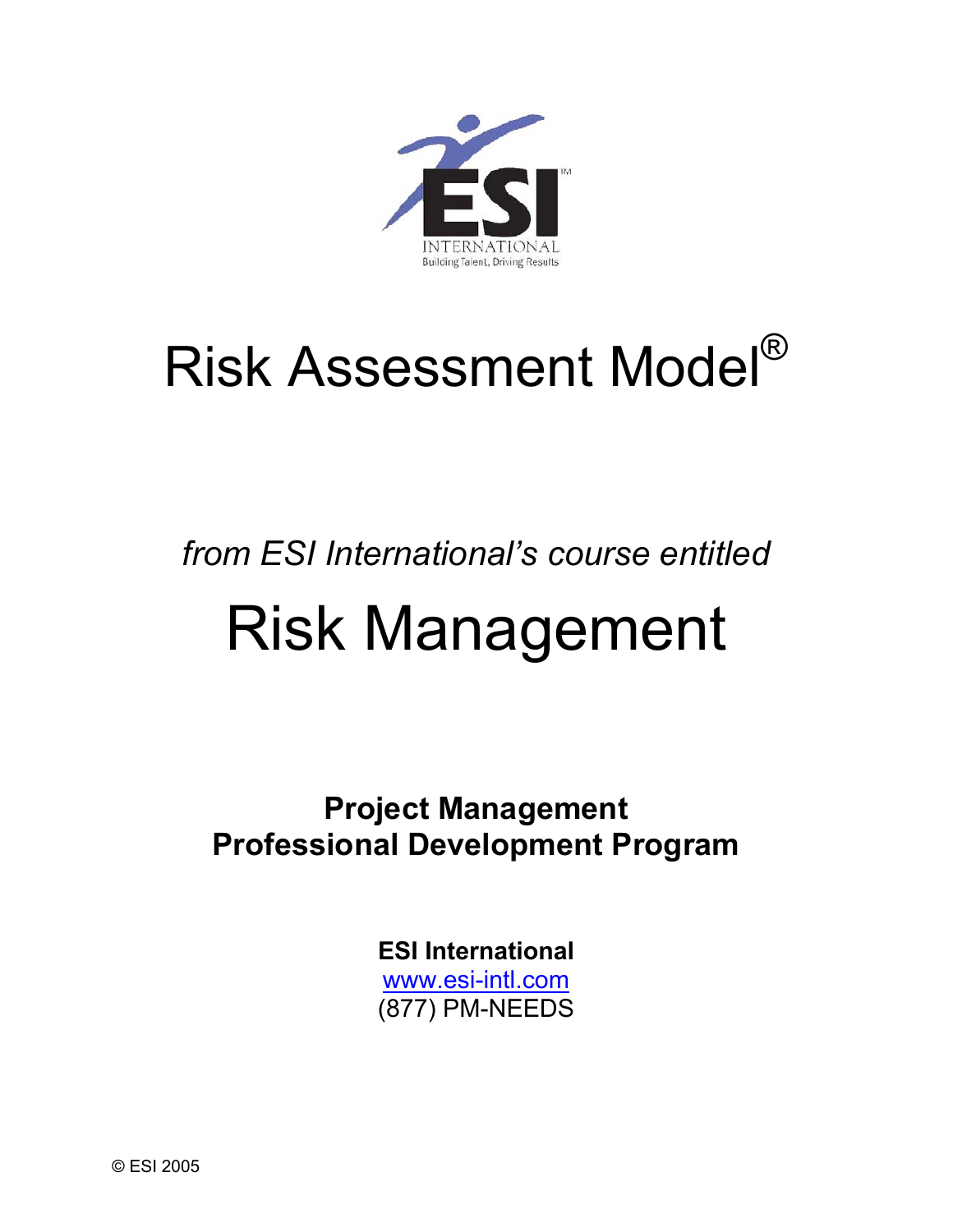## **Risk Assessment Model® (RAM® )**

| <b>Project Name</b> | <b>Project Ref. No.</b> | <b>Prepared By (print)</b> | <b>Preparer's Initials</b> |
|---------------------|-------------------------|----------------------------|----------------------------|
|                     |                         |                            |                            |
| <b>Customer</b>     | <b>Contact</b>          | <b>Contact's Phone</b>     | Date Prepared              |
|                     |                         |                            |                            |
|                     |                         |                            |                            |

#### **Background**

The ESI risk assessment model<sup>®</sup> (RAM<sup>®</sup>) is a valuable tool for use in the early life-cycle phases of a project or contracting opportunity. Its primary purpose is to assist management and decision makers with project selection or bid/no-bid decisions. The RAM<sup>®</sup> model has been developed by ESI based on studies of actual projects and contracts and consultation with decision makers. These studies have shown repeatedly that project selection and bid/no-bid decisions are made with considerations for both the potential threats and the potential opportunities. The RAM<sup>®</sup> questions have been found in these studies to be the critical questions upon which decisions are made. However, as every company, industry, and culture are different, it is recommended that the tool be customized over time in order to more closely represent your company, data, strategy, market segment, and organizational risk tolerances. Our intent is to provide the framework for your use.

#### **Use**

The ESI RAM<sup>®</sup> tool is easy to use. Appropriate answers are determined for the probability and impact questions presented for threat and opportunity. Scores are totalled and plotted on the decision scale at the end of the tool. Recommendations then are read from the decision scale on whether this is a project that should be invested in, avoided, or studied further.

Because probability and impact essentially are subjective in nature (different people have different opinions), it is recommended that at least four to six key project team members be assembled for an "assessment" meeting to determine the answers to the probability and impact questions. A facilitator who could lead the meeting should be identified. The facilitator then should walk the group through each of the RAM® questions. After the questions are read aloud, the facilitator should lead the group to a consensus answer for the probability and impact for each question. The appropriate box is selected on the tool for each of the probability and impact questions. The threat exposure (TE) and the opportunity exposure (OE) are obtained for each question by multiplying the quantity of the selected probability by the quantity of the selected impact. After all 40 questions have been answered, a total threat exposure score is obtained by adding up the TE for the 20 risk assessment questions. Similarly, a total opportunity exposure score is obtained by adding up the OE for the 20 opportunity assessment questions.

These two quantities then are plotted on the ESI decision scale, which is found on the last page of this document. The total threat exposure score is marked on the threat scale, and the total opportunity exposure score is located on the opportunity scale. A line is drawn between these two points. The recommended decision is read off the decision scale at the point where the line drawn crosses the decision scale.

#### **Interpretation**

Projects are good investments when threats are low and opportunities are high. Projects are not good investments when threats are high and opportunities are low. Other combinations of threat and opportunity require additional scrutiny and require a closer examination of project particulars. As with any decision, many variables must be considered. The elements of the ESI RAM® have been selected as they represent the most significant variables typically involved in the project selection decision.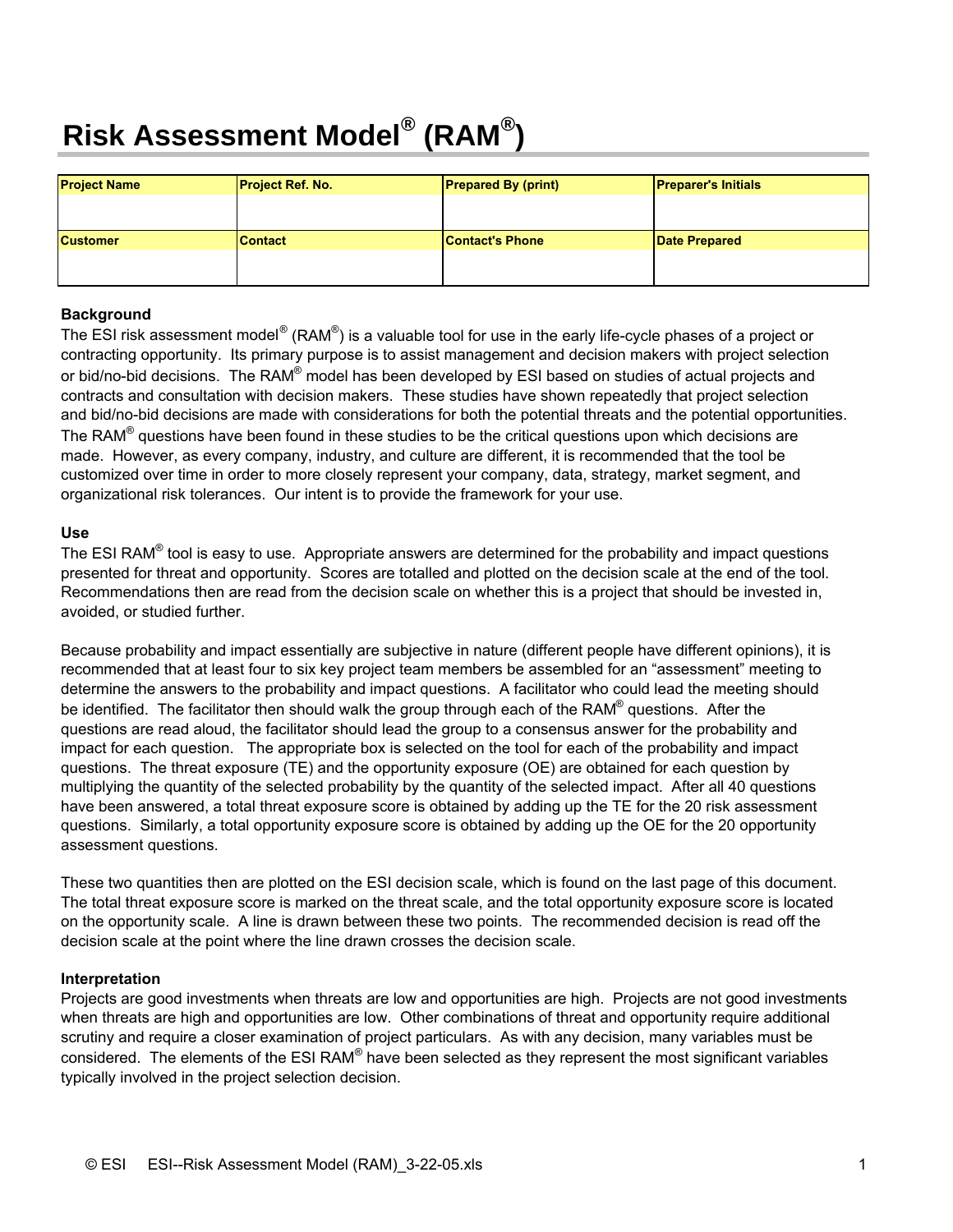#### **Organizational Considerations**

As mentioned above, every company organization is different, with differing business needs. As such, it is highly recommended that the ESI RAM<sup>®</sup> tool be customized for more effective application in your company. Our studies have shown that these are the right questions; however, some adjustment, weighting, or further definition may be required to more closely model your company's business goals and focus. The following are areas that your company should consider for customization:

- **Probability scale**
- **Impact scale**
- Weighting factors

The goal of these customizations is to have the tool more closely model the decisions that your company's executives would make.

#### **Probability Scale**

Because every company organization is different, give thought to possibly modifying the probability scale presented with each of the questions contained in the RAM<sup>®</sup> tool.

The tool is designed with the following criteria for the Probability of Occurrence questions:

| <b>Ouestion</b> | <b>Probability of Occurrence</b> |
|-----------------|----------------------------------|
| I               | $= 1$ to 10%                     |
| 2               | $=$ 11 to 20%                    |
| 3               | $= 21$ to 30%                    |
| 4               | $=$ 31 to 40%                    |
| 5               | $=$ 41 to 50%                    |
| 6               | $= 51$ to 60%                    |
| 7               | $= 61$ to $70\%$                 |
| 8               | $= 71$ to 80%                    |
| 9               | $= 81$ to 90%                    |
| 10              | $= 91$ to $100\%$                |

#### **Impact Scale**

The impact scale is, again, a subjective measure. To ensure consistency of use, the organization should consider providing a definition of each response to tool users. For example, the impact scale could be customized into percentages.

#### **Weighting Factors**

If deemed necessary, weighting factors could be added to adjust the importance of any of the 40 questions, based on current company priorities and focus items. The weighting factors would be added as multipliers for the corresponding questions. Once the weighting factors are added, the basic process for use of the tool would remain the same.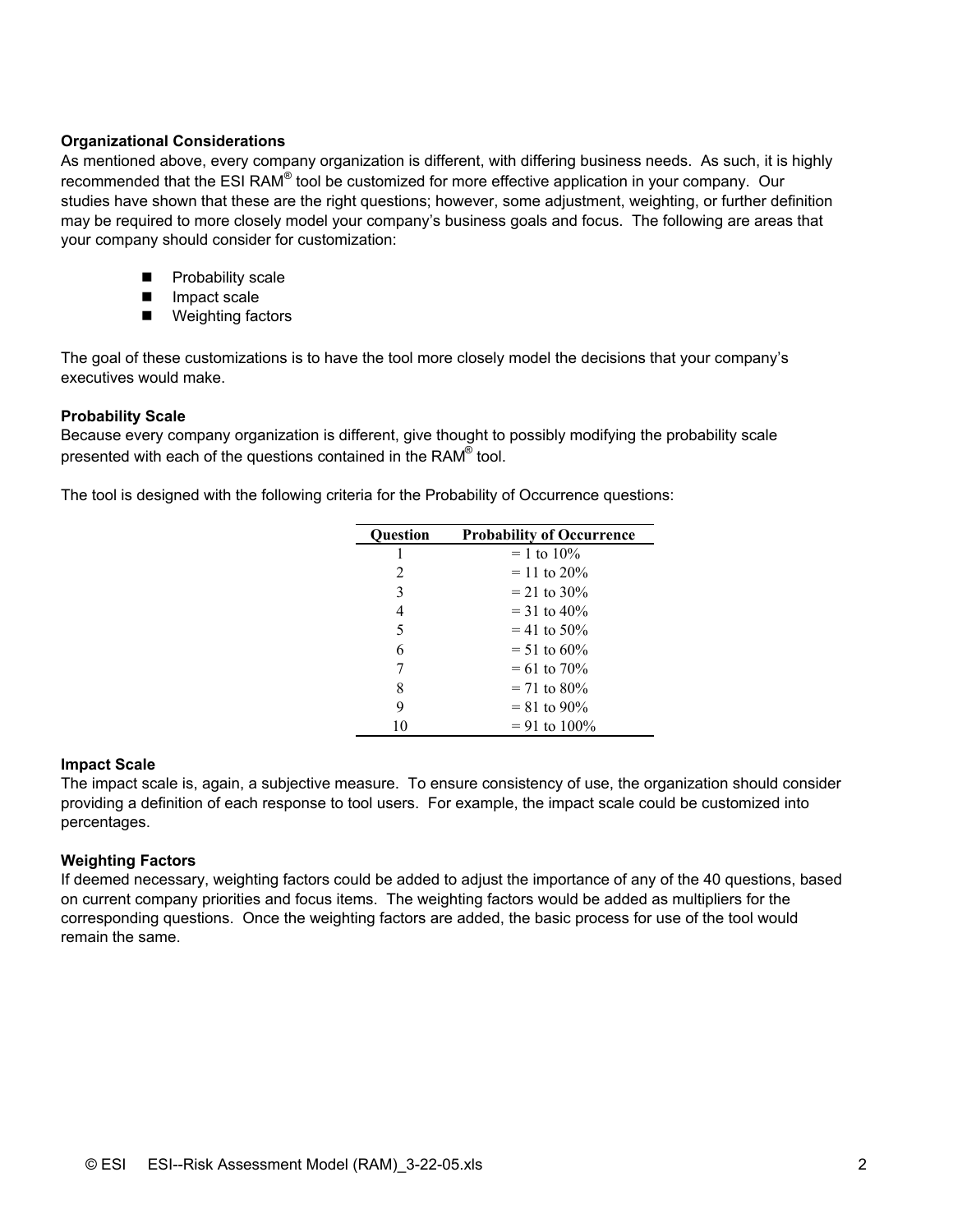### **Threat Analysis**

| <b>Customer Threats</b> |                                     |                                                                                                                                                                                                                                                                                                                                                                                                                                         |                           |                                                                                                                                                                                                                                                                                                                             |  |    |  |  |
|-------------------------|-------------------------------------|-----------------------------------------------------------------------------------------------------------------------------------------------------------------------------------------------------------------------------------------------------------------------------------------------------------------------------------------------------------------------------------------------------------------------------------------|---------------------------|-----------------------------------------------------------------------------------------------------------------------------------------------------------------------------------------------------------------------------------------------------------------------------------------------------------------------------|--|----|--|--|
|                         |                                     | <b>Probability of Occurrence</b>                                                                                                                                                                                                                                                                                                                                                                                                        |                           | <b>Impact of Occurrence</b>                                                                                                                                                                                                                                                                                                 |  | TE |  |  |
| 1.                      | <b>Customer</b><br>Relationship     | Based on the proposal team's assessment of our<br>company's current or prior relationship with this<br>customer, what is the probability that we could<br>experience cost, schedule, or performance problems<br>in our execution of this contract?<br><b>Virtually</b><br><b>Virtually</b><br>Certain<br>Improbable<br>6 7 8 9 10<br>1<br>2<br>3<br>4<br>5<br>00000000                                                                  | $\boldsymbol{\mathrm{X}}$ | If problems do occur as a result of our current or<br>prior relationship with this customer, what could be<br>the extent of the impact on the project success<br>criteria for this project?<br><b>Very Little</b><br><b>Very Great</b><br>Extent<br>Extent<br>9 10<br>5 6 7 8<br>1<br>2<br>3<br>$\overline{4}$<br>888888888 |  | 0  |  |  |
| $\overline{2}$ .        | <b>Customer</b><br><b>Readiness</b> | Based on the proposal team's assessment of the<br>customer's readiness to undertake this project, what<br>is the probability that we could experience cost,<br>schedule, or performance problems in our execution<br>of this contract?<br><b>Virtually</b><br><b>Virtually</b><br>Improbable<br>Certain<br>5 6 7 8 9 10<br>4<br>0000000                                                                                                 | $\boldsymbol{\mathrm{X}}$ | If problems do occur as a result of the customer's<br>readiness to undertake this project, what could be<br>the extent of the impact on the project success<br>criteria for this project?<br><b>Very Little</b><br><b>Very Great</b><br>Extent<br>Extent<br>3 4 5 6 7 8 9 10<br>000000000                                   |  | 0  |  |  |
| 3.                      | <b>Customer</b><br>Commitment       | Based on the proposal team's assessment of the<br>customer's level of commitment of resources and<br>budget to this project, what is the probability we<br>could experience cost, schedule, or performance<br>problems in our execution of this contract?<br><b>Virtually</b><br><b>Virtually</b><br>Certain<br>Improbable<br>$\begin{array}{ c c c c c c }\n\hline\n1 & 5 & 6 & 7 & 8 & 9 & 10 \\ \hline\n\hline\n\hline\n\end{array}$ | x                         | If problems do occur as a result of the customer's<br>commitment of resources and budget to this project,<br>what could be the extent of the impact on the project<br>success criteria for this project?<br><b>Very Little</b><br><b>Very Great</b><br><b>Extent</b><br>Extent                                              |  | 0  |  |  |
|                         | <b>Contract Threats</b>             | <b>Probability of Occurrence</b>                                                                                                                                                                                                                                                                                                                                                                                                        |                           | <b>Impact of Occurrence</b>                                                                                                                                                                                                                                                                                                 |  | TE |  |  |
| 4.                      | Contract<br>Document                | Based on the proposal team's assessment of<br>customer-driven changes to our company's standard<br>contract, what is the probability that we could<br>experience cost, schedule, or performance problems<br>in our execution of this contract?<br><b>Virtually</b><br><b>Virtually</b><br>Improbable<br>Certain<br>4 5 6 7 8 9 10<br>3<br>1<br>2<br>000000000                                                                           | $\boldsymbol{\mathrm{X}}$ | If problems do occur as a result of these customer-<br>driven contract changes, what could be the extent of<br>the impact on project success criteria for this<br>project?<br><b>Very Little</b><br><b>Very Great</b><br>Extent<br><b>Extent</b><br>2 3 4 5 6 7 8 9 10<br>1<br>oooooooooo                                   |  | 0  |  |  |
| 5.                      |                                     | Contract Type Based on the proposal team's assessment of the<br>contract type for this project (fixed-price, T&M,<br>CPIF, and so on), what is the probability that we<br>could experience cost, schedule, or performance<br>problems in our execution of this contract?<br><b>Virtually</b><br><b>Virtually</b><br>Improbable<br>Certain<br>3 4 5 6 7 8 9 10<br>1<br>2<br><u>nnnnnnn</u>                                               | x                         | If problems do occur as a result of the contract type<br>for this project, what could be the extent of the<br>impact on the project success criteria for this<br>project?<br><b>Very Little</b><br><b>Very Great</b><br>Extent<br>Extent<br>2 3 4 5 6 7 8 9 10<br>1<br><u>n n n n n n n n </u>                              |  | 0  |  |  |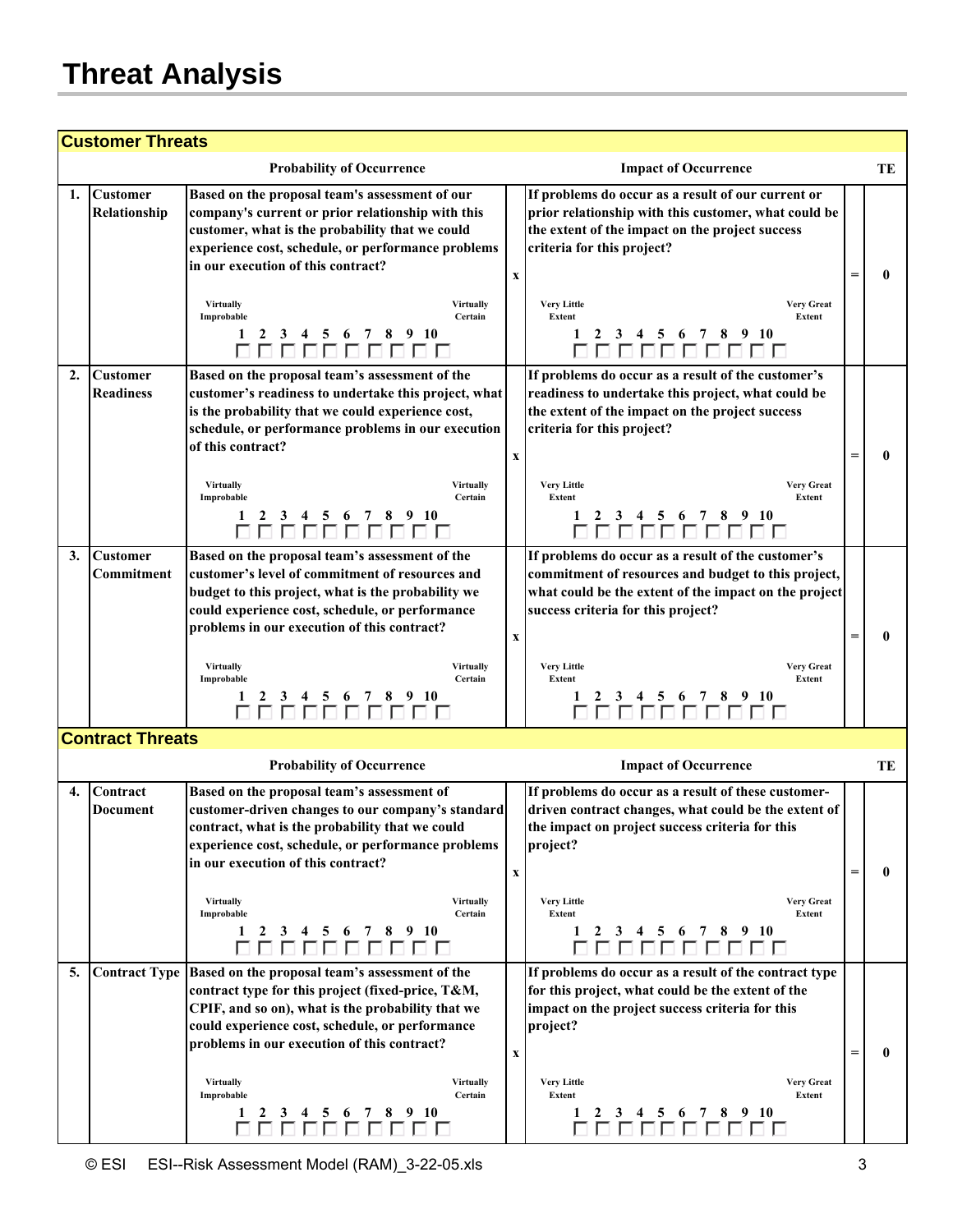| 6. | Contract                        | Based on the proposal team's assessment of the                       |                           | If problems do occur as a result of the customer-           |     |    |
|----|---------------------------------|----------------------------------------------------------------------|---------------------------|-------------------------------------------------------------|-----|----|
|    | Performance                     | extent of customer-driven performance guarantees,                    |                           | driven performance guarantees, what could be the            |     |    |
|    | <b>Guarantees</b>               | what is the probability that we could experience                     |                           | extent of the impact on the project success criteria        |     |    |
|    |                                 | cost, schedule, or performance problems in our                       |                           | for this project?                                           |     |    |
|    |                                 | execution of this contract?                                          | $\boldsymbol{\mathrm{X}}$ |                                                             |     | 0  |
|    |                                 |                                                                      |                           |                                                             |     |    |
|    |                                 | <b>Virtually</b><br><b>Virtually</b><br>Improbable<br>Certain        |                           | <b>Very Little</b><br><b>Very Great</b><br>Extent<br>Extent |     |    |
|    |                                 | 2 3 4 5 6 7 8 9 10<br>1                                              |                           |                                                             |     |    |
|    |                                 | 0000000000                                                           |                           | 3 4 5 6 7 8 9 10<br>2<br>8888888888                         |     |    |
|    | <b>Project Schedule Threats</b> |                                                                      |                           |                                                             |     |    |
|    |                                 |                                                                      |                           |                                                             |     |    |
|    |                                 | <b>Probability of Occurrence</b>                                     |                           | <b>Impact of Occurrence</b>                                 |     | TE |
|    |                                 | 7. Response Time Based on the proposal team's assessment of the time |                           | If problems do occur as a result of these customer-         |     |    |
|    | Frame                           | that the proposal team has had to respond to and                     |                           | driven contract changes, what could be the extent of        |     |    |
|    |                                 | submit this proposal, what is the probability that we                |                           | the impact on project success criteria for this             |     |    |
|    |                                 | could experience cost, schedule, or performance                      |                           | project?                                                    |     |    |
|    |                                 | problems in our execution of this contract?                          |                           |                                                             |     |    |
|    |                                 |                                                                      | $\boldsymbol{\mathrm{X}}$ |                                                             | =   | 0  |
|    |                                 | <b>Virtually</b><br><b>Virtually</b>                                 |                           | <b>Very Little</b><br><b>Very Great</b>                     |     |    |
|    |                                 | Improbable<br>Certain                                                |                           | Extent<br>Extent                                            |     |    |
|    |                                 | 5 6 7 8 9 10<br>3<br>2<br>4                                          |                           | 3 4 5 6 7 8 9 10                                            |     |    |
|    |                                 | 000000000                                                            |                           | 000000000                                                   |     |    |
| 8. | Project                         | Based on the proposal team's assessment of our                       |                           | If problems do occur as a result of our company's           |     |    |
|    | <b>Milestone</b>                | company's ability to meet key project milestone                      |                           | ability to meet these key project milestone dates,          |     |    |
|    | Timetable                       | dates, what is the probability that we could                         |                           | what could be the extent of the impact on project           |     |    |
|    |                                 | experience cost, schedule, or performance problems                   |                           | success criteria for this project?                          |     |    |
|    |                                 | in our execution of this contract?                                   |                           |                                                             |     |    |
|    |                                 |                                                                      | $\boldsymbol{\mathrm{X}}$ |                                                             | $=$ | 0  |
|    |                                 | <b>Virtually</b><br><b>Virtually</b>                                 |                           | <b>Very Little</b><br><b>Very Great</b>                     |     |    |
|    |                                 | Improbable<br>Certain                                                |                           | Extent<br>Extent                                            |     |    |
|    |                                 | 3 4 5 6 7 8 9 10                                                     |                           |                                                             |     |    |
|    |                                 | 000000000                                                            |                           |                                                             |     |    |
|    | 9. Project                      | Based on the proposal team's assessment of the                       |                           | If problems do occur as a result of the overall             |     |    |
|    | <b>Duration</b>                 | overall project duration relative to the scope of the                |                           | duration of this project relative to the scope, what        |     |    |
|    |                                 | project, what is the probability that we could                       |                           | could be the extent of the impact on the project            |     |    |
|    |                                 | experience cost, schedule, or performance problems                   |                           | success criteria for this project?                          |     |    |
|    |                                 | in our execution of this contract?                                   |                           |                                                             |     |    |
|    |                                 |                                                                      | $\mathbf X$               |                                                             | $=$ | 0  |
|    |                                 | <b>Virtually</b><br><b>Virtually</b>                                 |                           | <b>Very Little</b><br><b>Very Great</b>                     |     |    |
|    |                                 | Improbable<br>Certain                                                |                           | Extent<br>Extent                                            |     |    |
|    |                                 | 3 4 5 6 7 8 9 10<br>2<br>1<br>88888888                               |                           | 3 4 5 6 7 8 9 10<br>2<br>000000000                          |     |    |
|    |                                 | <b>Project Complexity Threats</b>                                    |                           |                                                             |     |    |
|    |                                 |                                                                      |                           |                                                             |     |    |
|    |                                 | <b>Probability of Occurrence</b>                                     |                           | <b>Impact of Occurrence</b>                                 |     | TE |
|    | 10. Project                     | Based on the proposal team's assessment of the                       |                           | If problems do occur as a result of project                 |     |    |
|    | Complexity                      | complexity of the project, what is the probability                   |                           | complexity, what could be the extent of the impact          |     |    |
|    |                                 | that we could experience cost, schedule, or                          |                           | on project success criteria for this project?               |     |    |
|    |                                 | performance problems in our execution of this                        |                           |                                                             |     |    |
|    |                                 | contract?                                                            |                           |                                                             | $=$ | 0  |
|    |                                 |                                                                      | X                         |                                                             |     |    |
|    |                                 | <b>Virtually</b><br><b>Virtually</b>                                 |                           | <b>Very Little</b><br><b>Very Great</b>                     |     |    |
|    |                                 | Improbable<br>Certain                                                |                           | Extent<br>Extent                                            |     |    |
|    |                                 | 3<br>$\overline{4}$<br>5 6 7 8 9 10<br>1<br>2                        |                           | 3 4 5 6 7<br>-8<br>9 10<br>2                                |     |    |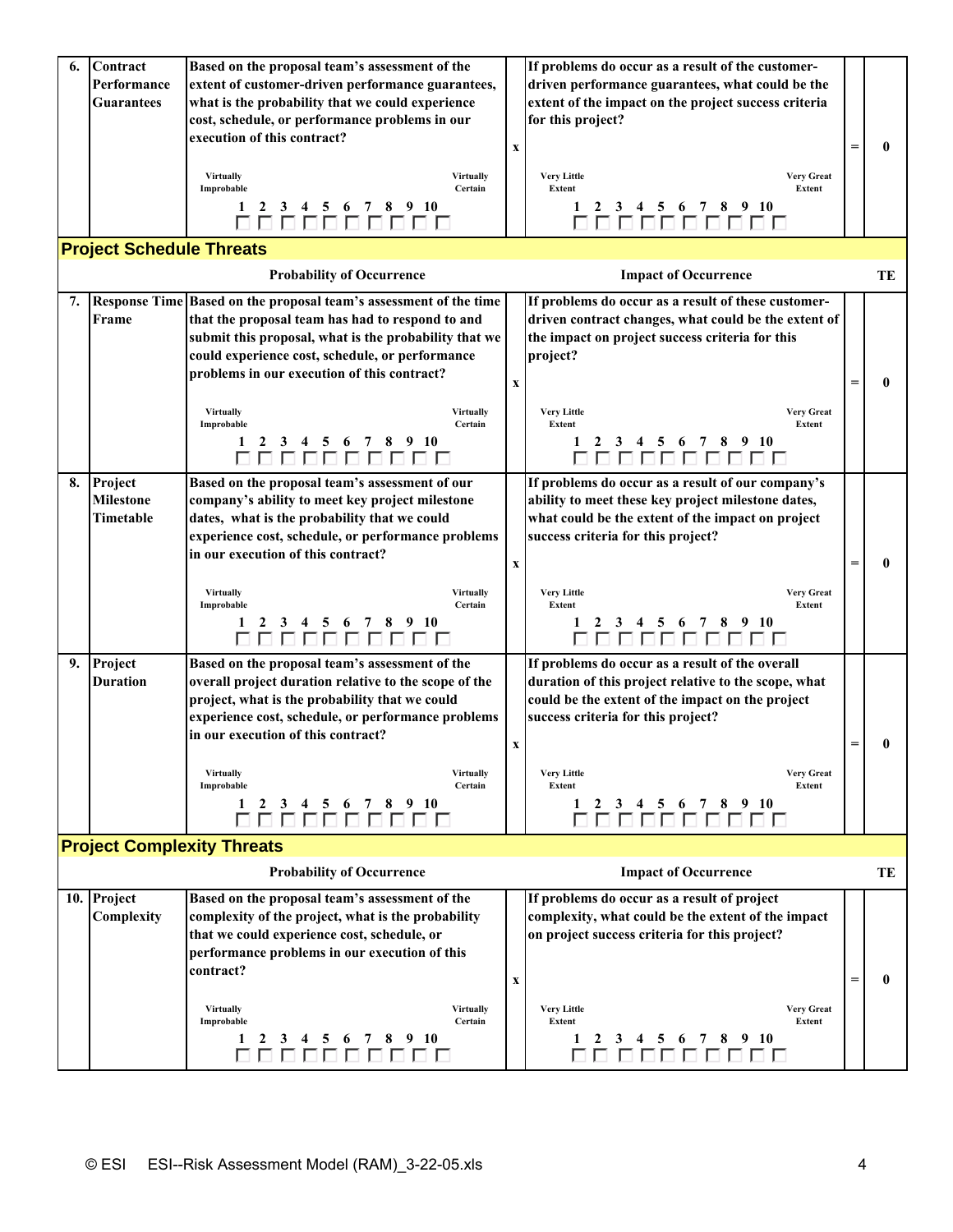|     | 11. Project<br><b>Definition</b> | Based on the proposal team's assessment of the<br>adequacy of our company's involvement in the |                           | If problems do occur as a result of the adequacy of<br>our involvement in the definition of the project, |          |    |
|-----|----------------------------------|------------------------------------------------------------------------------------------------|---------------------------|----------------------------------------------------------------------------------------------------------|----------|----|
|     |                                  |                                                                                                |                           |                                                                                                          |          |    |
|     |                                  | definition of the project, what is the probability that                                        |                           | what could be the extent of the impact on project                                                        |          |    |
|     |                                  | we will experience cost, schedule, or performance                                              |                           | success criteria for this project?                                                                       |          |    |
|     |                                  | problems in our execution of this contract?                                                    | $\mathbf X$               |                                                                                                          |          | 0  |
|     |                                  | <b>Virtually</b><br><b>Virtually</b>                                                           |                           | <b>Very Little</b><br><b>Very Great</b>                                                                  |          |    |
|     |                                  | Certain<br>Improbable                                                                          |                           | <b>Extent</b><br>Extent                                                                                  |          |    |
|     |                                  | 5 6 7 8 9 10<br>1<br>2<br>$\mathbf{3}$<br>$\overline{4}$<br>00000000                           |                           | 3 4 5 6 7 8 9 10<br>$\mathbf{2}$<br>888888888                                                            |          |    |
|     | 12. Changing                     | Based on the proposal team's assessment of the                                                 |                           | If problems do occur as a result of changes in project                                                   |          |    |
|     | <b>Requirements</b>              | potential for changes in project requirements, what                                            |                           | requirements, what could be the extent of the impact                                                     |          |    |
|     |                                  | is the probability that we will experience cost,                                               |                           | on project success criteria for this project?                                                            |          |    |
|     |                                  | schedule, or performance problems in our execution                                             |                           |                                                                                                          |          |    |
|     |                                  | of this contract?                                                                              |                           |                                                                                                          |          |    |
|     |                                  |                                                                                                | $\boldsymbol{\mathrm{X}}$ |                                                                                                          | $=$      | 0  |
|     |                                  | <b>Virtually</b><br><b>Virtually</b><br>Certain<br>Improbable                                  |                           | <b>Very Little</b><br><b>Very Great</b><br>Extent<br>Extent                                              |          |    |
|     |                                  | 5 6 7 8 9 10<br>3 4<br>000000000                                                               |                           | 3 4 5 6 7 8 9 10<br>0000000000                                                                           |          |    |
| 13. | <b>Similar</b>                   | Based on the proposal team's assessment of the prior                                           |                           | If problems do occur as a result of the assigned                                                         |          |    |
|     | <b>Experience</b>                | similar experience of the potential project team,                                              |                           | project team's prior similar experience, what could                                                      |          |    |
|     |                                  | what is the probability that we will experience cost,                                          |                           | be the extent of the impact on project success criteria                                                  |          |    |
|     |                                  | schedule, or performance problems in our execution                                             |                           | for this project?                                                                                        |          |    |
|     |                                  | of this contract?                                                                              |                           |                                                                                                          |          |    |
|     |                                  |                                                                                                | $\boldsymbol{\mathrm{X}}$ |                                                                                                          | $=$      | 0  |
|     |                                  |                                                                                                |                           |                                                                                                          |          |    |
|     |                                  | <b>Virtually</b><br><b>Virtually</b><br>Certain<br>Improbable                                  |                           | <b>Very Little</b><br><b>Very Great</b><br>Extent<br>Extent                                              |          |    |
|     |                                  | 3 4 5 6 7 8 9 10<br>88888888                                                                   |                           | 3 4 5 6 7 8 9 10<br>00000000                                                                             |          |    |
|     | 14. Use of                       | Based on the proposal team's assessment of the                                                 |                           | If problems do occur as a result of the extent to                                                        |          |    |
|     | Nonmature                        | extent to which nonmature products will be used in                                             |                           | which nonmature products will be used, what could                                                        |          |    |
|     | <b>Products</b>                  | the project, what is the probability that we will                                              |                           | be the extent of the impact on project success criteria                                                  |          |    |
|     |                                  | experience cost, schedule, or performance problems                                             |                           | for this project?                                                                                        |          |    |
|     |                                  | in our execution of this contract?                                                             |                           |                                                                                                          |          |    |
|     |                                  |                                                                                                | $\boldsymbol{\mathrm{X}}$ |                                                                                                          | $\equiv$ | 0  |
|     |                                  | <b>Virtually</b><br>Virtually<br>Improbable<br>Certain                                         |                           | <b>Very Little</b><br><b>Very Great</b><br>Extent<br>Extent                                              |          |    |
|     |                                  | 3 4 5 6 7 8 9 10<br>1<br>$\overline{2}$                                                        |                           | 2 3 4 5 6 7 8<br>$9 - 10$<br>1.                                                                          |          |    |
|     |                                  | 0000000000                                                                                     |                           | 0000000000                                                                                               |          |    |
|     |                                  | <b>Project Environment Threats</b>                                                             |                           |                                                                                                          |          |    |
|     |                                  | <b>Probability of Occurrence</b>                                                               |                           | <b>Impact of Occurrence</b>                                                                              |          | TE |
|     | 15. Number of                    | Based on the proposal team's assessment of the                                                 |                           | If problems do occur as a result of the number of                                                        |          |    |
|     | <b>Suppliers or</b>              | number of suppliers and contractors that will be                                               |                           | suppliers and contractors that will be used on the                                                       |          |    |
|     | <b>Contractors</b>               | used on the project, what is the probability that we                                           |                           | project, what could be the extent of the impact on                                                       |          |    |
|     |                                  | will experience cost, schedule, or performance                                                 |                           | project success criteria for this project?                                                               |          |    |
|     |                                  | problems in our execution of this contract?                                                    |                           |                                                                                                          |          |    |
|     |                                  |                                                                                                | $\boldsymbol{\mathrm{X}}$ |                                                                                                          | =        | 0  |
|     |                                  | <b>Virtually</b><br><b>Virtually</b><br>Certain<br>Improbable                                  |                           | <b>Very Little</b><br><b>Very Great</b><br>Extent<br>Extent                                              |          |    |
|     |                                  | 1<br>3 4 5 6 7 8 9 10<br><sup>2</sup>                                                          |                           | 2 3 4 5 6<br>78910<br>1                                                                                  |          |    |
|     |                                  |                                                                                                |                           |                                                                                                          |          |    |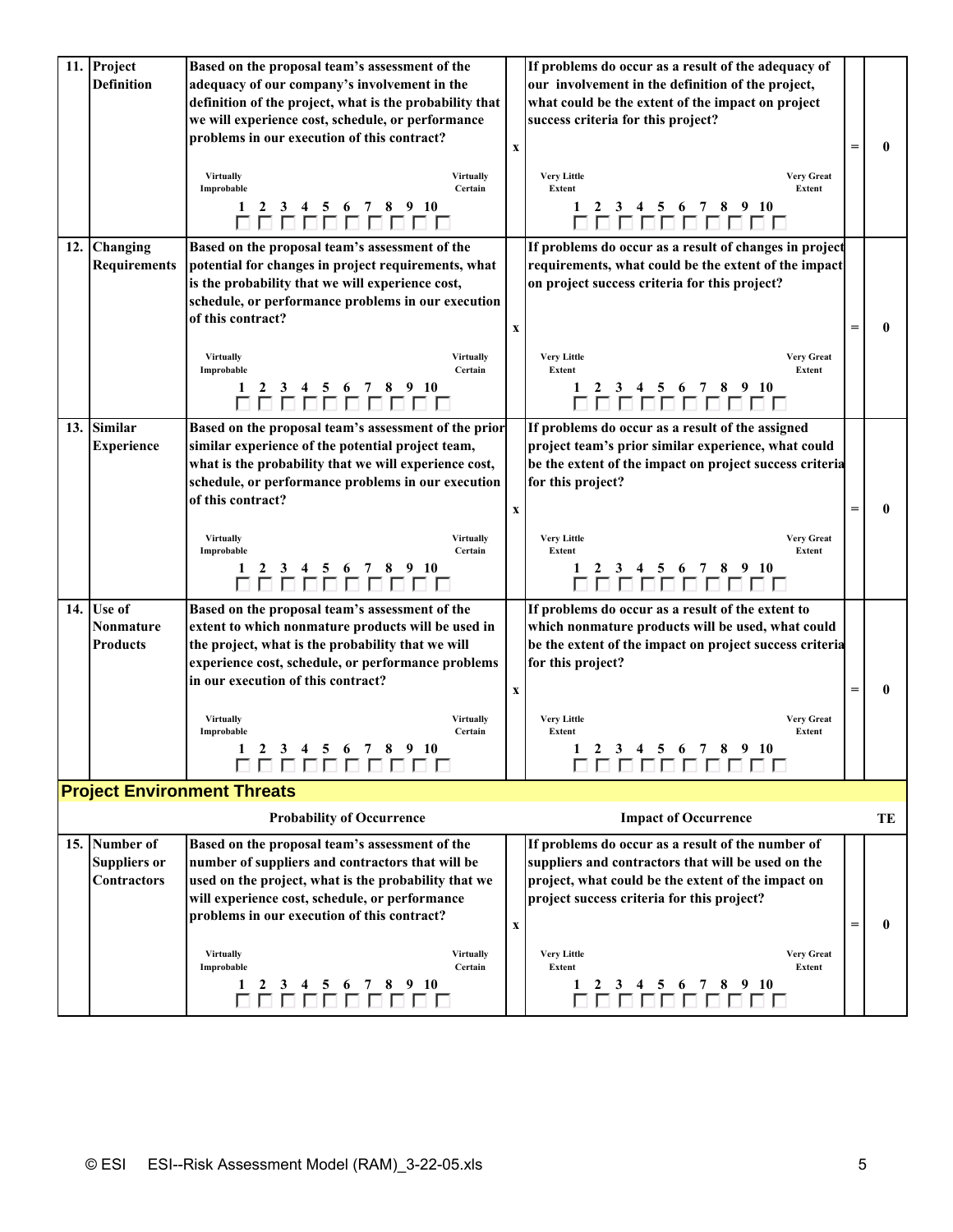| 16. | Geographic<br><b>Distribution</b>              | Based on the proposal team's assessment of the<br>geographic distribution of the project work and the<br>associated logistics, what is the probability that we<br>will experience cost, schedule, or performance<br>problems in our execution of this contract?<br><b>Virtually</b><br><b>Virtually</b><br>Improbable<br>Certain<br>1<br>5 6 7 8 9 10<br>2 3<br>$\overline{4}$<br>000000000 | $\boldsymbol{\mathrm{X}}$ | If problems do occur as a result of the geographic<br>distribution of the project work and the associated<br>logistics, what could be the extent of the impact on<br>project success criteria for this project?<br><b>Very Little</b><br><b>Very Great</b><br><b>Extent</b><br><b>Extent</b><br>3 4 5 6 7 8 9 10<br>1<br>$\mathbf{2}$<br>0000000000 |     | 0  |
|-----|------------------------------------------------|---------------------------------------------------------------------------------------------------------------------------------------------------------------------------------------------------------------------------------------------------------------------------------------------------------------------------------------------------------------------------------------------|---------------------------|-----------------------------------------------------------------------------------------------------------------------------------------------------------------------------------------------------------------------------------------------------------------------------------------------------------------------------------------------------|-----|----|
|     | 17. Resource<br><b>Availability</b>            | Based on the proposal team's assessment of the<br>required resources being available as planned to<br>perform project work scope, what is the probability<br>that we will experience cost, schedule, or<br>performance problems in our execution of this<br>contract?<br>Virtually<br><b>Virtually</b><br>Certain<br>Improbable<br>3 4 5 6 7 8 9 10<br>2<br>1<br>000000000                  | $\mathbf X$               | If problems do occur as a result of resource<br>availability, what could be the extent of the impact<br>on project success criteria for this project?<br><b>Very Little</b><br><b>Very Great</b><br>Extent<br>Extent<br>3 4 5 6 7 8 9 10<br>000000000                                                                                               |     | 0  |
| 18. | <b>Specialized</b><br><b>Skills</b>            | Based on the proposal team's assessment of the need<br>and availability of specialized skills to perform the<br>project work, what is the probability that we will<br>experience cost, schedule, or performance problems<br>in our execution of this contract?<br><b>Virtually</b><br><b>Virtually</b><br>Certain<br>Improbable                                                             | $\boldsymbol{\mathrm{X}}$ | If problems do occur as a result of the need and<br>availability of specialized skills, what could be the<br>extent of the impact on project success criteria for<br>this project?<br><b>Very Little</b><br><b>Very Great</b><br>Extent<br>Extent<br>$\begin{array}{cccccccccc}\n3 & 4 & 5 & 6 & 7 & 8 & 9 & 10 \\ \hline\n\end{array}$             |     |    |
|     |                                                | <b>Project Management Threats</b>                                                                                                                                                                                                                                                                                                                                                           |                           |                                                                                                                                                                                                                                                                                                                                                     |     |    |
|     |                                                | <b>Probability of Occurrence</b>                                                                                                                                                                                                                                                                                                                                                            |                           | <b>Impact of Occurrence</b>                                                                                                                                                                                                                                                                                                                         |     | TE |
|     | 19. Project<br><b>Authority</b>                | Based on the proposal team's assessment of the<br>adequacy of the project manager's delegated<br>authority level for the project, what is the<br>probability that we will experience cost, schedule, or<br>performance problems in our execution of this<br>contract?<br><b>Virtually</b><br><b>Virtually</b><br>Certain<br>Improbable<br>3 4 5 6 7 8 9 10<br>1<br>2<br>00000000            | $\mathbf{x}$              | If problems do occur as a result of the adequacy of<br>the project manager's delegated authority, what<br>could be the extent of the impact on project success<br>criteria for this project?<br><b>Very Little</b><br><b>Very Great</b><br><b>Extent</b><br>Extent<br>3 4 5 6 7 8 9 10<br>$\mathbf{2}$<br>1<br>000000000                            |     | 0  |
|     | 20. Project<br>Manager's<br>Risk<br>Assessment | Based solely on the project manager's assessment,<br>what is the probability that we will experience cost,<br>schedule, or performance problems in our execution<br>of this contract?<br><b>Virtually</b><br><b>Virtually</b><br>Certain<br>Improbable<br>1<br><sup>2</sup><br>3 4 5 6 7 8 9 10<br>100000<br>Total Threat Score (sum of 1 through 20) =                                     | $\boldsymbol{\mathrm{X}}$ | Based solely on the project manager's assessment of<br>the probability of problems occurring, if problems<br>do occur, what could be the extent of the impact on<br>project success criteria for this project?<br><b>Very Little</b><br><b>Very Great</b><br>Extent<br>Extent<br>2 3 4 5 6 7 8 9 10<br>1<br>0 0 0 0 0 0 0 0 0                       | $=$ | 0  |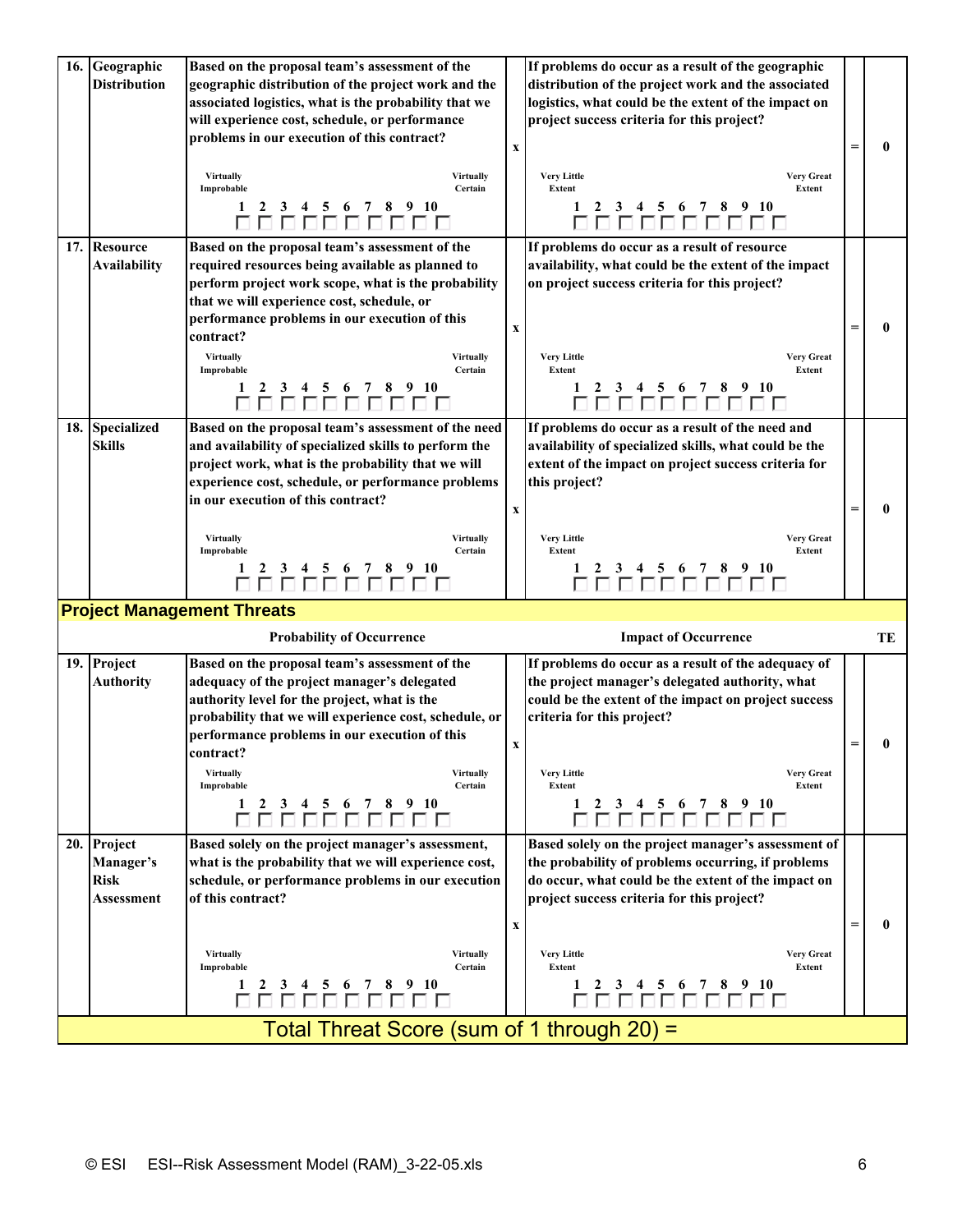## **Opportunity Analysis**

| <b>Strategic Business Opportunities</b> |                                                                      |                                                                                                                                                                                                                                                                                                                                                                    |                           |                                                                                                                                                                                                                                                                                                                             |  |    |  |
|-----------------------------------------|----------------------------------------------------------------------|--------------------------------------------------------------------------------------------------------------------------------------------------------------------------------------------------------------------------------------------------------------------------------------------------------------------------------------------------------------------|---------------------------|-----------------------------------------------------------------------------------------------------------------------------------------------------------------------------------------------------------------------------------------------------------------------------------------------------------------------------|--|----|--|
|                                         |                                                                      | <b>Probability of Occurrence</b>                                                                                                                                                                                                                                                                                                                                   |                           | <b>Impact of Occurrence</b>                                                                                                                                                                                                                                                                                                 |  | OE |  |
| 1.                                      | <b>Promotes</b><br>Company's<br><b>Strategic</b><br><b>Direction</b> | Based on the project team's assessment, what is the<br>probability that this contract, when finally signed,<br>will promote and be consistent with the major<br>components of the company's strategic direction?<br><b>Virtually</b><br><b>Virtually</b><br>Improbable<br>Certain<br>1<br>3<br>5 6 7 8 9 10<br><sup>2</sup><br>4                                   | $\mathbf X$               | What is the extent to which this project is consistent<br>with the strategic direction of the company?<br><b>Very Little</b><br><b>Very Great</b><br>Extent<br><b>Extent</b><br>$\mathbf{1}$<br>3 4 5 6 7 8 9 10<br>$\mathbf{2}$                                                                                            |  | 0  |  |
| $\overline{2}$ .                        | <b>Market Share</b><br>Improvement                                   | 0000000000<br>Based on the proposal team's assessment, what is the<br>probability that winning this project and its<br>successful completion could lead to an improvement<br>in the company's market share over the next 12<br>months?<br><b>Virtually</b><br><b>Virtually</b><br>Improbable<br>Certain<br>1                                                       | $\boldsymbol{\mathrm{X}}$ | 0000000000<br>What is the extent to which an improvement in<br>market share could be realized in the next 12 months<br>if the project is successfully completed?<br><b>Very Little</b><br><b>Very Great</b><br>Extent<br>Extent<br>$\begin{array}{c cccccc}\n1 & 2 & 3 & 4 & 5 & 6 & 7 & 8 & 9 & 10 \\ \hline\n\end{array}$ |  | 0  |  |
|                                         | <b>Resource and Skill Opportunities</b>                              |                                                                                                                                                                                                                                                                                                                                                                    |                           |                                                                                                                                                                                                                                                                                                                             |  |    |  |
|                                         |                                                                      | <b>Probability of Occurrence</b>                                                                                                                                                                                                                                                                                                                                   |                           | <b>Impact of Occurrence</b>                                                                                                                                                                                                                                                                                                 |  | OЕ |  |
| 3.                                      | <b>Resource Use</b>                                                  | Based on the proposal team's assessment, what is the<br>probability that winning and executing this project<br>could allow our company to use resources that are<br>currently underutilized in the company?<br><b>Virtually</b><br><b>Virtually</b><br>Improbable<br>Certain<br>5 6 7 8 9 10<br>4                                                                  | $\boldsymbol{\mathrm{X}}$ | What is the extent to which these underutilized<br>resources could be converted to billable resources in<br>the next 12 months?<br><b>Very Little</b><br><b>Very Great</b><br>Extent<br>Extent<br>4 5 6 7 8 9 10<br>3                                                                                                       |  | 0  |  |
| 4.                                      | <b>New Skill</b><br>Development                                      | Based on the proposal team's assessment, what is the<br>probability that winning and performing this project<br>could allow our company to develop new skills that<br>might lead to eventual increases in revenue and<br>profit in the next 24 months?<br><b>Virtually</b><br><b>Virtually</b><br>Improbable<br>Certain<br>3 4 5 6 7 8 9 10<br>1<br>2<br>000000000 | $\mathbf x$               | What is the extent to which these new skills<br>developed by performing this project could<br>contribute to increases in revenue and profit in the<br>next 24 months?<br><b>Very Little</b><br><b>Very Great</b><br>Extent<br>Extent<br>2 3 4 5 6 7 8 9 10<br>1<br>0000000000                                               |  | 0  |  |
| 5.                                      | <b>Provides</b><br><b>Added</b><br><b>Experience</b>                 | Based on the proposal team's assessment, what is the<br>probability that winning and executing this project<br>could allow our company to expand our current skill<br>base in this area?<br><b>Virtually</b><br><b>Virtually</b><br>Improbable<br>Certain<br>2 3 4 5 6 7 8 9 10<br>1                                                                               | x                         | What is the extent to which this expanded skill base,<br>obtained by performing this project, could result in<br>additional revenue and profit in the next 12 months?<br><b>Very Little</b><br><b>Very Great</b><br>Extent<br>Extent<br>3 4 5 6 7 8 9 10<br>1<br>$\mathbf{2}$<br>ПП                                         |  | 0  |  |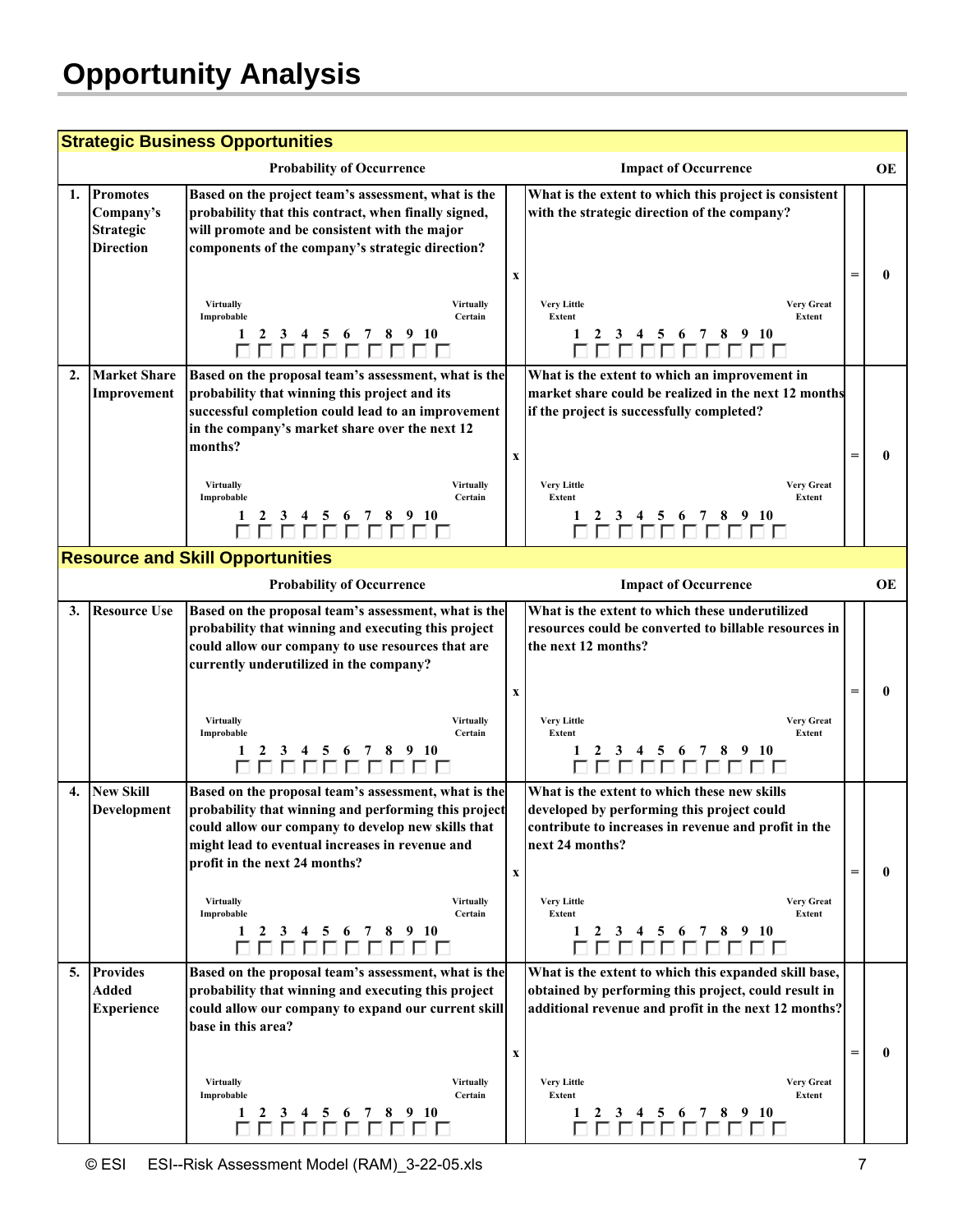| <b>New Business Marketing Opportunities</b> |                                  |                                                                                                                                                                                                                                                                                                                             |                           |                                                                                                                                                                                                                                                                        |     |           |
|---------------------------------------------|----------------------------------|-----------------------------------------------------------------------------------------------------------------------------------------------------------------------------------------------------------------------------------------------------------------------------------------------------------------------------|---------------------------|------------------------------------------------------------------------------------------------------------------------------------------------------------------------------------------------------------------------------------------------------------------------|-----|-----------|
|                                             |                                  | <b>Probability of Occurrence</b>                                                                                                                                                                                                                                                                                            |                           | <b>Impact of Occurrence</b>                                                                                                                                                                                                                                            |     | OE        |
| 6.                                          | <b>Customer</b><br>Reference     | Based on the proposal team's assessment, what is the<br>probability, if the project is successfully completed,<br>that this customer would agree to serve as a<br>reference site?<br><b>Virtually</b><br><b>Virtually</b><br>Certain<br>Improbable<br>3 4 5 6 7 8 9 10<br>1<br>2<br>0000000000                              | $\mathbf x$               | What is the extent to which our company could<br>benefit by this specific customer being a reference<br>site if the project is successfully completed?<br><b>Very Little</b><br><b>Very Great</b><br>Extent<br>Extent<br>2 3 4 5 6 7 8 9 10<br>888888888               |     | 0         |
| 7.                                          | Future<br><b>Potential</b>       | Based on the proposal team's assessment, what is the<br>probability that successful completion of this project<br>will lead to additional business with this customer?<br>Virtually<br><b>Virtually</b><br>Improbable<br>Certain<br>2 3 4 5 6 7 8 9 10<br>1<br>0000000000                                                   | $\mathbf x$               | What is the extent to which additional business with<br>this customer may be realized with successful<br>completion of this project?<br><b>Very Little</b><br><b>Very Great</b><br>Extent<br>Extent<br>2 3 4 5 6 7 8 9 10<br>0000000000                                | =   | 0         |
| 8.                                          | Media<br>Coverage                | Based on the proposal team's assessment, what is the<br>probability that the winning of this project and its<br>successful completion will provide the opportunity<br>for positive media coverage?<br><b>Virtually</b><br><b>Virtually</b><br>Improbable<br>Certain<br>2<br>3 4 5 6 7 8 9 10<br>1<br>000000000              | $\boldsymbol{\mathrm{X}}$ | What is the extent to which this media coverage<br>could assist with winning additional business in the<br>next 12 months if the project is successfully<br>completed?<br><b>Very Little</b><br><b>Very Great</b><br>Extent<br>Extent<br>3 4 5 6 7 8 9 10<br>888888888 | Ξ   | 0         |
| 9.                                          | <b>Social</b><br>Influence       | Based on the proposal team's assessment, what is the<br>probability that successful completion of this project<br>could influence other business leaders to do business<br>with our company in the future?<br><b>Virtually</b><br><b>Virtually</b><br>Improbable<br>Certain<br>2 3 4 5 6 7 8 9 10<br>1<br><u>DO D D D D</u> | X                         | What is the extent to which other business leaders<br>could be influenced to do business with our company<br>with successful completion of this project?<br><b>Very Great</b><br>Very Little<br>Extent<br>Extent<br>2 3 4 5 6 7 8 9 10<br>пппп                         |     |           |
|                                             |                                  | <b>Project Financial Opportunities</b>                                                                                                                                                                                                                                                                                      |                           |                                                                                                                                                                                                                                                                        |     |           |
|                                             |                                  | <b>Probability of Occurrence</b>                                                                                                                                                                                                                                                                                            |                           | <b>Impact of Occurrence</b>                                                                                                                                                                                                                                            |     | <b>OE</b> |
|                                             | 10. Revenue<br><b>Objectives</b> | Based on the proposal team's assessment, what is the<br>probability that the revenue objectives will be met or<br>exceeded on this project?<br><b>Virtually</b><br><b>Virtually</b><br>Certain<br>Improbable<br>5 6 7 8 9 10<br>1<br>2 3 4                                                                                  | $\mathbf x$               | What is the extent to which this project will meet or<br>exceed revenue objectives for this project?<br><b>Very Little</b><br><b>Very Great</b><br>Extent<br>Extent<br>3 4 5 6 7 8 9 10<br>2                                                                           | $=$ | 0         |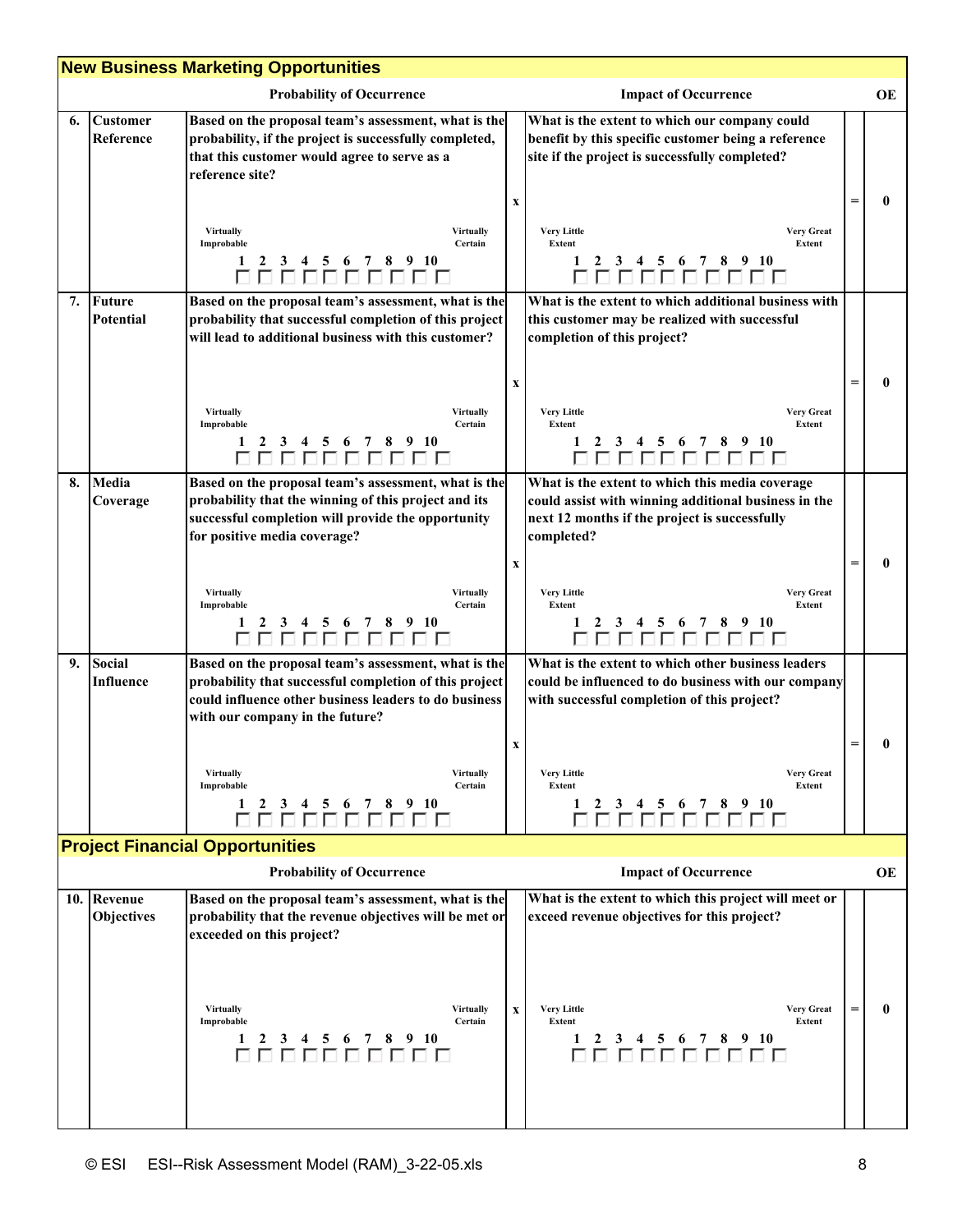|                          | <b>Probability of Occurrence</b>                                                                                                                                                                                                                                                                                      |                           | <b>Impact of Occurrence</b>                                                                                                                                                                                                                 |          | <b>OE</b> |
|--------------------------|-----------------------------------------------------------------------------------------------------------------------------------------------------------------------------------------------------------------------------------------------------------------------------------------------------------------------|---------------------------|---------------------------------------------------------------------------------------------------------------------------------------------------------------------------------------------------------------------------------------------|----------|-----------|
| 11. Time Frame           | Based on the proposal team's assessment, what is the<br>probability that significant revenue from this project<br>will be earned within the next 12 months?                                                                                                                                                           |                           | What is the extent to which this project will earn<br>significant revenue for the company in the next 12<br>months?                                                                                                                         |          |           |
|                          | Virtually<br><b>Virtually</b><br>Improbable<br>Certain<br>3 4 5 6 7 8 9 10<br>1<br>2<br>00000000                                                                                                                                                                                                                      | $\boldsymbol{\mathrm{X}}$ | <b>Very Little</b><br><b>Very Great</b><br>Extent<br>Extent<br>3 4 5 6 7 8 9 10<br>0000000000                                                                                                                                               |          | 0         |
| 12. Annual Cash<br>Flow  | Based on the proposal team's assessment, what is the<br>probability that the project will have a positive cash<br>flow during the next 12 months of operation?<br><b>Virtually</b><br><b>Virtually</b><br>Certain<br>Improbable                                                                                       | X                         | What is the extent to which this project will produce<br>a positive cash flow in the next 12 months?<br><b>Very Little</b><br><b>Very Great</b><br>Extent<br>Extent                                                                         | $\equiv$ | 0         |
| 13. Margin Goals         | 2<br>3 4 5 6 7 8 9 10<br>1<br>000000000<br>Based on the proposal team's assessment, what is the<br>probability that the margin goals for this project will                                                                                                                                                            |                           | 3 4 5 6 7 8 9 10<br>1000000000<br>What is the extent to which margin goals for this<br>project will be met or exceeded over the lifetime of                                                                                                 |          |           |
|                          | be met or exceeded over the lifetime of the project?<br><b>Virtually</b><br><b>Virtually</b>                                                                                                                                                                                                                          | $\mathbf X$               | the project?<br><b>Very Little</b><br><b>Very Great</b>                                                                                                                                                                                     |          | 0         |
|                          | Certain<br>Improbable<br>3 4 5 6 7 8 9 10<br>2<br>00000000                                                                                                                                                                                                                                                            |                           | Extent<br>Extent<br>3 4 5 6 7 8 9 10<br>$\mathbf{2}$<br>000000000                                                                                                                                                                           |          |           |
| 14. Net Present<br>Value | Based on the proposal team's assessment, what is the<br>probability that the project will meet or exceed the<br>net present value objectives of the project over the<br>lifetime of the project?                                                                                                                      | X                         | What is the extent to which the project will meet or<br>exceed the net present value objectives of the project<br>over the lifetime of the project?                                                                                         | $=$      | 0         |
|                          | <b>Virtually</b><br><b>Virtually</b><br>Certain<br>Improbable<br>2 3 4 5 6 7 8 9 10<br>1<br>888888888                                                                                                                                                                                                                 |                           | <b>Very Little</b><br><b>Very Great</b><br>Extent<br>Extent<br>2 3 4 5 6 7 8 9 10<br>$\mathbf{1}$<br>0000000000                                                                                                                             |          |           |
| 15. Presale Cost         | Based on the proposal team's assessment, what is the<br>probability that the presale costs (costs incurred<br>before contract signing) will be small relative to the<br>overall revenue and profit of the project?<br><b>Virtually</b><br>Virtually<br>Improbable<br>Certain<br>2 3 4 5 6 7 8 9 10<br>1<br>8888888888 | $\mathbf X$               | What is the extent to which presale costs on this<br>project could be small relative to the overall revenue<br>and profit of the project?<br><b>Very Little</b><br><b>Very Great</b><br>Extent<br>Extent<br>2 3 4 5 6 7 8 9 10<br>000000000 | $=$      | 0         |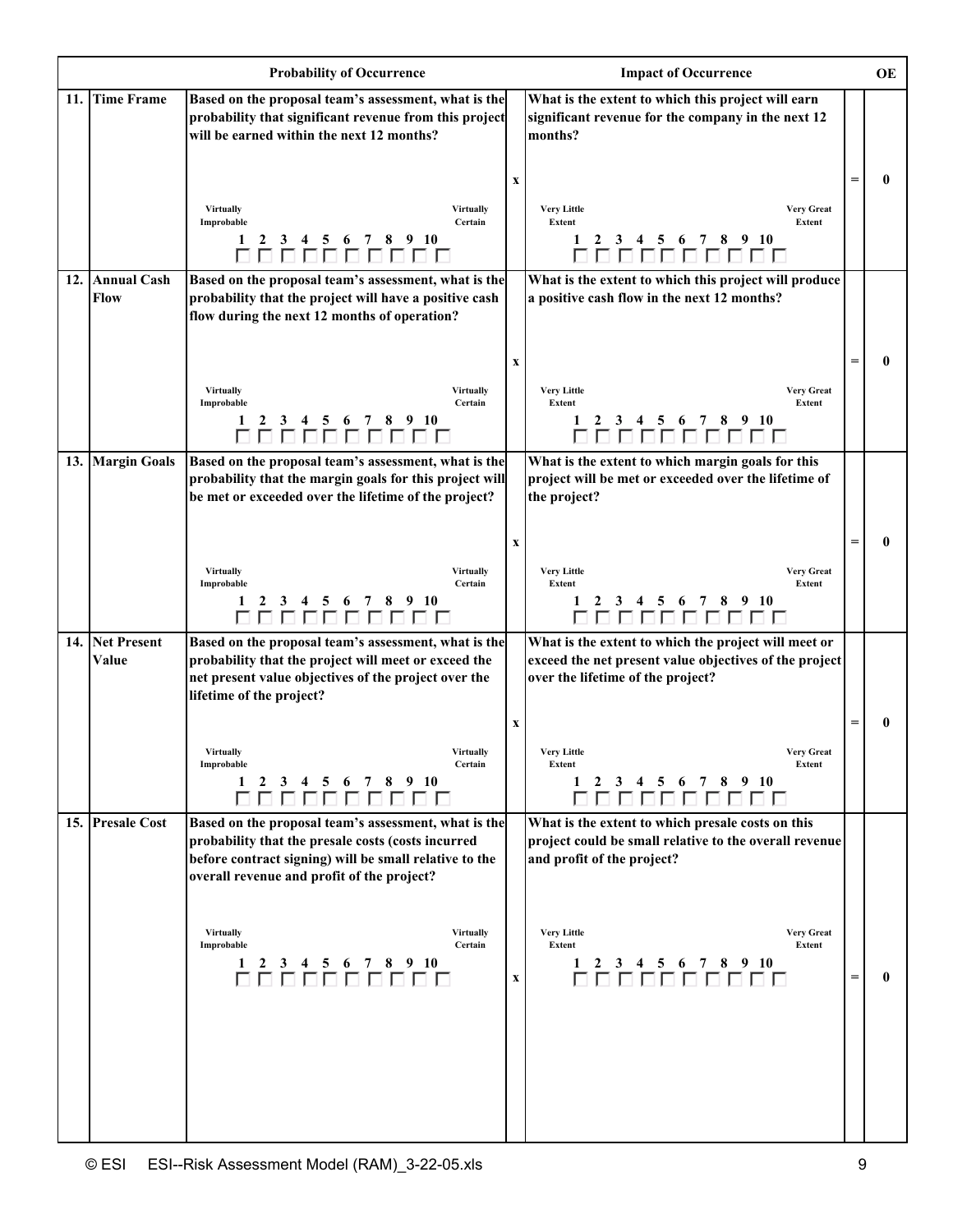| <b>Project Scope Opportunities</b>     |                                                      |                                                                                                                                                                                                                                                                                                                                           |                           |                                                                                                                                                                                                                                                                               |     |    |  |  |
|----------------------------------------|------------------------------------------------------|-------------------------------------------------------------------------------------------------------------------------------------------------------------------------------------------------------------------------------------------------------------------------------------------------------------------------------------------|---------------------------|-------------------------------------------------------------------------------------------------------------------------------------------------------------------------------------------------------------------------------------------------------------------------------|-----|----|--|--|
|                                        |                                                      | <b>Probability of Occurrence</b>                                                                                                                                                                                                                                                                                                          |                           | <b>Impact of Occurrence</b>                                                                                                                                                                                                                                                   |     | OE |  |  |
|                                        | 16. Service<br>Content                               | Based on the proposal team's assessment, what is the<br>probability that our company could expand the<br>service content of this contract over the next 12<br>months?<br><b>Virtually</b><br><b>Virtually</b><br>Improbable<br>Certain<br>5 6 7 8 9 10<br>2<br>3<br>4<br>00000000                                                         | $\boldsymbol{\mathrm{X}}$ | What is the extent to which service content of this<br>contract could be expanded in the next 12 months?<br><b>Very Little</b><br><b>Very Great</b><br><b>Extent</b><br>Extent<br>3 4 5 6 7 8 9 10<br>00000000                                                                |     | 0  |  |  |
| 17.                                    | Product<br>Content                                   | Based on the proposal team's assessment, what is the<br>probability that our company could expand the<br>product content of this contract over the next 12<br>months?<br><b>Virtually</b><br><b>Virtually</b><br>Improbable<br>Certain                                                                                                    | $\mathbf X$               | What is the extent to which product content of this<br>contract could be expanded in the next 12 months?<br><b>Very Little</b><br><b>Very Great</b><br><b>Extent</b><br>Extent<br>3 4 5 6 7 8 9 10<br>00000000                                                                |     | 0  |  |  |
| <b>Overall Opportunity Assessments</b> |                                                      |                                                                                                                                                                                                                                                                                                                                           |                           |                                                                                                                                                                                                                                                                               |     |    |  |  |
|                                        |                                                      | <b>Probability of Occurrence</b>                                                                                                                                                                                                                                                                                                          |                           | <b>Impact of Occurrence</b>                                                                                                                                                                                                                                                   |     | OE |  |  |
|                                        | 18. Customer<br>Preference                           | Based on the proposal team's assessment, what is the<br>probability that the customer already has a<br>preference or predisposition to do business with our<br>company?<br><b>Virtually</b><br><b>Virtually</b><br>Improbable<br>Certain<br>6 7 8 9 10<br>1<br>3<br>5<br>4<br>00000000                                                    | $\mathbf X$               | What is the extent to which the customer prefers to<br>do business with our company versus the<br>competition?<br><b>Very Little</b><br><b>Very Great</b><br>Extent<br>Extent<br>3 4 5 6 7 8 9 10<br>2<br>0000000000                                                          |     | 0  |  |  |
|                                        | 19. Marketing<br><b>Assessment of</b><br>Opportunity | Based on marketing's assessment, what is the<br>probability that winning and successfully completing<br>this project could represent a very significant<br>opportunity to our company over the long haul?<br><b>Virtually</b><br><b>Virtually</b><br>Certain<br>Improbable<br>2<br>6 7 8 9 10<br>1<br>3<br>4<br>5 <sup>5</sup><br>nnnnnnn | $\boldsymbol{\mathrm{X}}$ | Based on marketing's assessment, how significant an<br>opportunity does this project represent to our<br>company over the long haul?<br><b>Very Little</b><br><b>Very Great</b><br>Extent<br>Extent<br>3 4 5 6<br>78910<br>1<br>2                                             | $=$ | 0  |  |  |
| 20.                                    | Project<br>Manager's<br>Assessment of<br>Opportunity | Based on the project manager's assessment, what is<br>the probability that winning and successfully<br>completing this project could represent a very<br>significant opportunity to our company over the long<br>haul?<br><b>Virtually</b><br><b>Virtually</b><br>Improbable<br>Certain<br>1<br>56789<br>- 10<br>2<br>3<br>4              | $\mathbf X$               | Based on the project manager's assessment, how<br>significant an opportunity does this project represent<br>to our company over the long haul?<br><b>Very Little</b><br><b>Very Great</b><br><b>Extent</b><br><b>Extent</b><br>$3\quad 4$<br>$5\quad6$<br>78910<br>2<br>00000 |     | 0  |  |  |
|                                        | Total Opportunity Score (sum of 1 through 20) =      |                                                                                                                                                                                                                                                                                                                                           |                           |                                                                                                                                                                                                                                                                               |     |    |  |  |